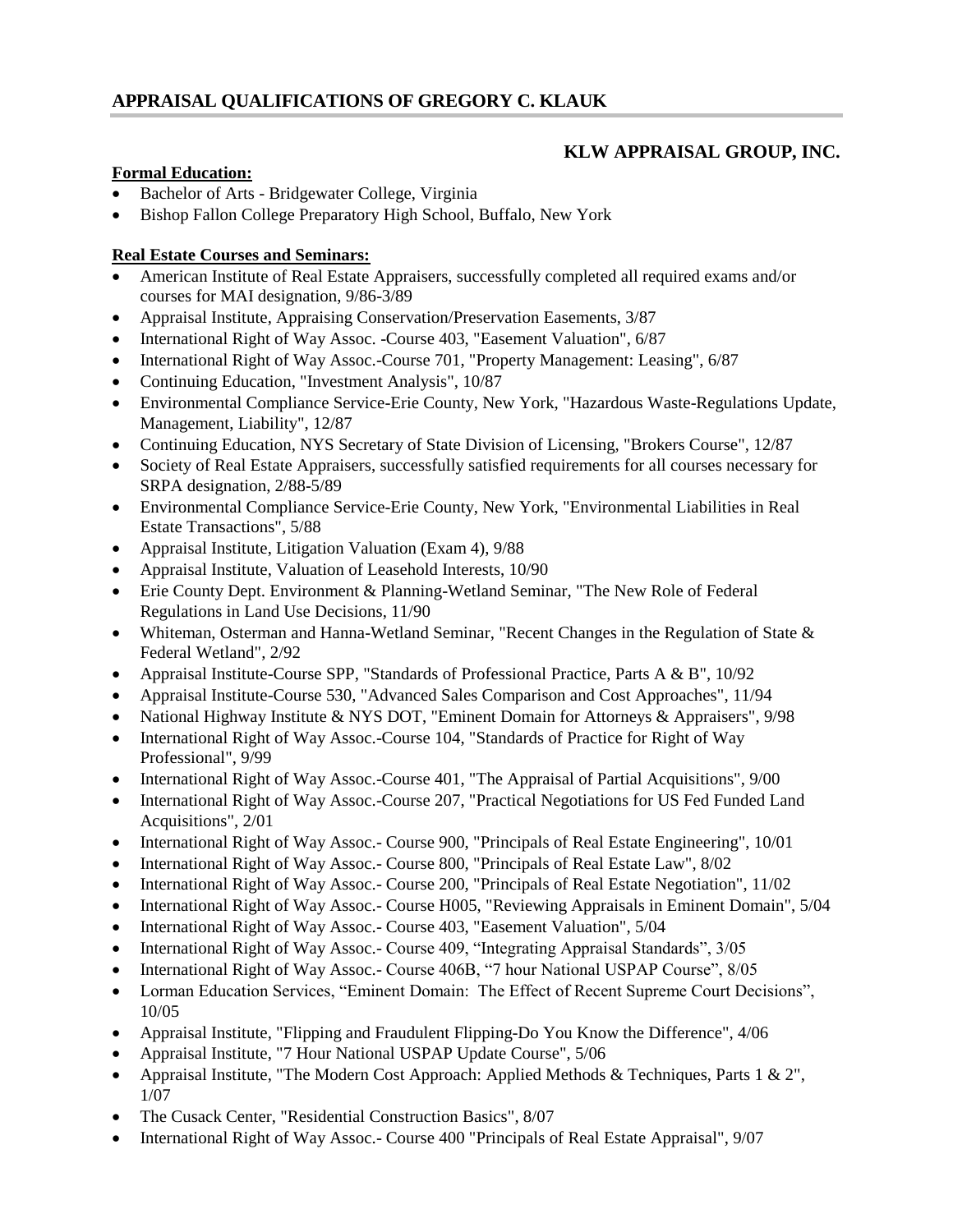## **Real Estate Courses and Seminars (Cont'd.)**

- Lorman Education Services "Law of Easements: Legal Issues and Practical Considerations", 6/08
- Appraisal Institute, "7 Hour National USPAP Update Course", 1/09
- Appraisal Institute, "Scope of Work: Expanding Your Range of Service" 4/09
- Appraisal Institute, "Valuation of Conservation Easements" 5/09
- Appraisal Institute, "7 Hour National USPAP Update Course", 12/09
- Appraisal Institute, Business Practices and Ethics, 8/10
- Appraisal Institute, Valuation and Market Perspectives 2011, 2/11
- Appraisal Institute, Appraisal Curriculum Overview 2011, 4/11
- BNAR, Uniform Appraisal Data Set 7/11,
- New York State Assessor's Association & The IAO Valuation Factor File 2011, 12/2
- Appraisal Institute, Business Practices and Ethics, 12/12

# **Professional Affiliations:**

- New York State Society of Real Estate Appraisers
- International Right-of-Way Association Chapter 18
- Appraisal Institute Practicing Affiliate
- New York State Assessor's Association

# **Licensure/Designations/Certifications:**

- Licensed New York State Real Estate Salesperson
- New York State Certified General Real Estate General Appraiser #46-0250; 10/8/11-10/7/13

# **Prepared & Participated in Appraisals & Consultant Reports For:**

- Numerous savings and loan and commercial lending institutions residential and commercial mortgages and sale/purchase assets (KeyBank, Northwest Savings Bank, First Niagara Bank, PNC Bank, HSBC, Five Star Bank, Bank of America among others)
- Major, regional and local oil companies acquisition, disposition and condemnation
- Special purpose properties (hospitals, schools, coke plants, etc.)
- Governmental agencies (state, federal, county, town and cities) acquisition, reuse, condemnation, Ad-Valorem and certiorari proceedings and specialized studies
- Private industry mortgages, buy/sell, mergers
- Attorneys and private individuals condemnation, investment counseling, mortgage appraisals and tax assessment matters
- Insurance companies damage loss, sale/purchase, assets
- Third party residential transfer corporations

## **Fee Consultant For:**

- 
- 
- Department of Environmental Conservation Thruway Authority
- Department of Parks & Recreation New York State Power Authority
- Department of Mental Retardation & Developmental Disabilities

## *Federal Government*

- *New York State* **Facilities Development Corporation**
- Department of Corrections Housing Finance Agency (HFA)
- Department of Transportation State of NY Mortgage Agency (SONYMA)
	-
	-
	- Farms Home Administration **•** Housing & Urban Development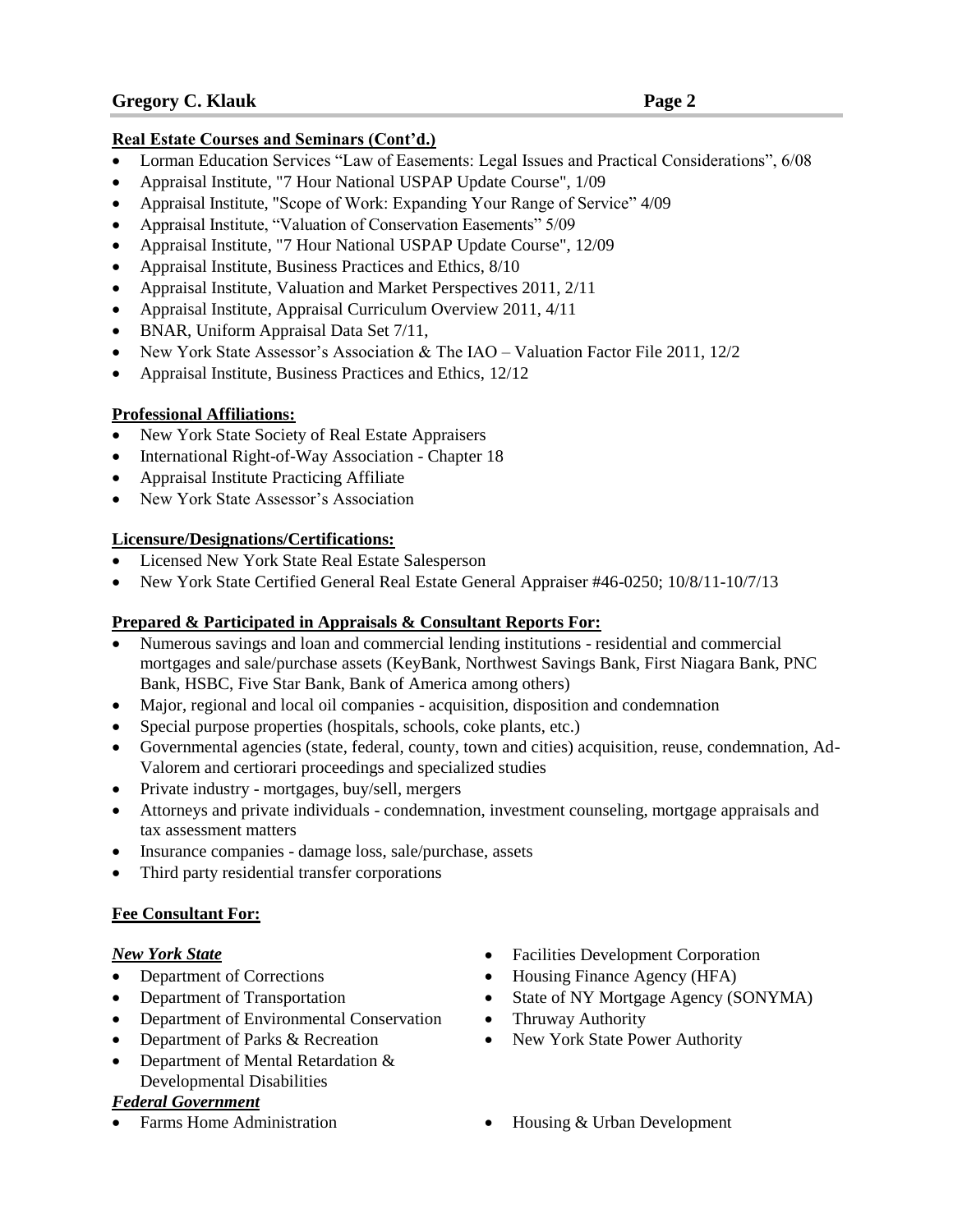- Federal Deposit Insurance Corp. (FDIC) Internal Revenue Service
	-